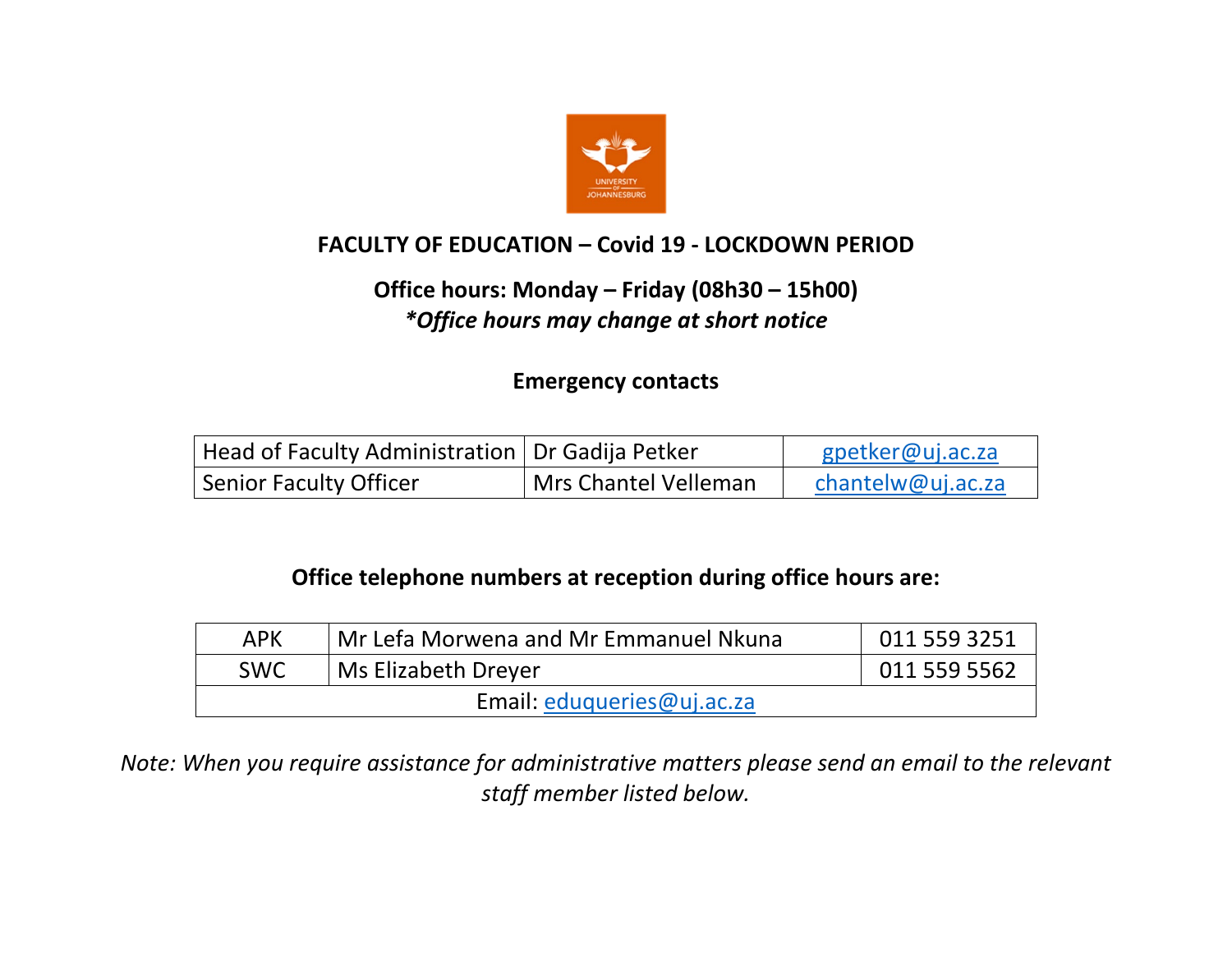| Faculty of Education: Academic Administration - Dean's Office |                |          |              |                    |                                                                                                                                                                                                                                                                                                                                                                                                                                   |                                                                                        |                                                                                                                              |                                                                                                                       |  |
|---------------------------------------------------------------|----------------|----------|--------------|--------------------|-----------------------------------------------------------------------------------------------------------------------------------------------------------------------------------------------------------------------------------------------------------------------------------------------------------------------------------------------------------------------------------------------------------------------------------|----------------------------------------------------------------------------------------|------------------------------------------------------------------------------------------------------------------------------|-----------------------------------------------------------------------------------------------------------------------|--|
| Designation                                                   | <b>Surname</b> | Name     | <b>Title</b> | Email              | Responsibility                                                                                                                                                                                                                                                                                                                                                                                                                    |                                                                                        | Qualifications (codes) responsible for                                                                                       |                                                                                                                       |  |
| <b>Faculty Officer</b>                                        | Bence          | Irma     | <b>Mrs</b>   | irmab@uj.ac.za     | B Ed Senior and FET Teaching Phase - Life Orientation<br>Post Graduate Diploma in Research Supervision,<br>Advanced Diploma in Remedial Education, Short learning programmes<br><b>PGCE - Life Orientation</b><br>PGCE - Arts and Culture<br><b>Research Ethics Committee</b><br>Advanced Diploma in School Leadership and Management (SETA students)<br>B Ed UG Applications for transfer/entering students (APK qualifications) | A5REMO<br>A5REMQ<br>E5PRSQ<br>E5PIEQ<br><b>B5ACCQ</b><br>A5FLOQ<br>A5SARQ<br>A5SLMO    | B5LOPQ<br>B5LIIQ<br>B5SOOQ<br>B5SOSQ<br><b>B5LIFQ</b><br><b>B5ACCQ</b><br><b>B5LOPQ</b><br><b>B5LIFQ</b><br>S5PRSQ<br>S5ASCQ | S5ALRQ<br>S5APRQ<br><b>S5CEIQ</b><br>S5PRSQ<br>S5RETQ<br>S5SNRQ<br>S5SQRQ<br>S5LSIQ<br>S5SAIQ<br><b>B5ACUQ</b>        |  |
| Administrative<br>Officer                                     | Cancelliere    | Semoni   | <b>Ms</b>    | semonic@uj.ac.za   | <b>Faculty Higher Degrees</b><br><b>Masters and Doctoral Assessments</b><br>Masters and Doctoral (Contact programmes)<br><b>Post-Doctoral Research Fellows</b>                                                                                                                                                                                                                                                                    | M5EMUQ<br>M5HEDQ<br>M5MAEQ<br>M5SCEQ<br>M5TEDQ<br>M5PHEQ<br>M5EDLQ<br>M5MSEQ<br>M5CPEQ | P5PSYQ<br>P5CHEQ<br>P5ECSQ<br>P5EPSQ<br>P5STEQ<br>P5ELMQ<br>M5CHEQ<br>M5STEQ<br>M5VHRQ<br>M5ELMQ                             | A5FLOQ<br><b>PHD600</b><br><b>PHD200</b><br>PHD100<br>PHD400<br><b>PHD500</b><br>DED003<br>M5ECSQ<br>M5EPSQ<br>M5DLMQ |  |
| Administrative<br>Assistant                                   | Du Plessis     | Mentani  | Ms           | mentanidp@uj.ac.za | Venue bookings and Temp appointments<br>Honours STEM applications<br>PGCE: A5NSSQ (Sciences)<br>B Ed Senior and FET Teaching Phase - Language Education (English) 3rd<br>years                                                                                                                                                                                                                                                    | H5SSIQ<br>H5SSSQ<br>H5LLLQ<br>H5SSMQ                                                   | A5NSSQ<br>H5SSTQ<br><b>B5LAEQ</b>                                                                                            |                                                                                                                       |  |
| <b>Faculty Officer</b>                                        | Mackenzie      | Thandi   | Ms           | thandim@uj.ac.za   | B Ed Senior and FET Teaching Phase - Life Science, Mathematics,<br>Geography and Physical Sciences<br>Graduation co-ordination<br><b>Examination marks</b><br>Master's online: Education Leadership and Management<br>B Ed UG Applications for transfer/entering students (APK qualifications)                                                                                                                                    | B5SEGQ<br><b>B5STEQ</b><br>B5SGEQ<br><b>B5SMMQ</b><br><b>B5STTQ</b>                    | B5SPSQ<br><b>B5SLSQ</b><br>M5EMAP<br>M5EDMP                                                                                  |                                                                                                                       |  |
| Faculty Officer                                               | Mogano         | Lebogang | Miss         | Imogano@uj.ac.za   | <b>B Ed Intermediate Phase</b><br>Honours: Childhood Education<br><b>Short Learning Programmes</b><br>Honours: Education Leadership and Management (Contact and online<br>programme)<br>Qualification Verification (QVS)<br>Honours/PG Diploma Bursaries<br>Advanced Diploma in School Leadership and Management (HEPSA<br>students)<br>B Ed UG Applications for transfer/entering students (SWC qualifications)                  | H5ELMQ<br><b>B5BITQ</b><br>B5BIPQ<br>H5CHEQ<br>H5ELMP<br>M5EPYQ<br>A5SLMP              | S5MSNO<br>S5ACTQ<br>S5LTLQ<br>S5OPFQ<br>M5PSEQ                                                                               |                                                                                                                       |  |